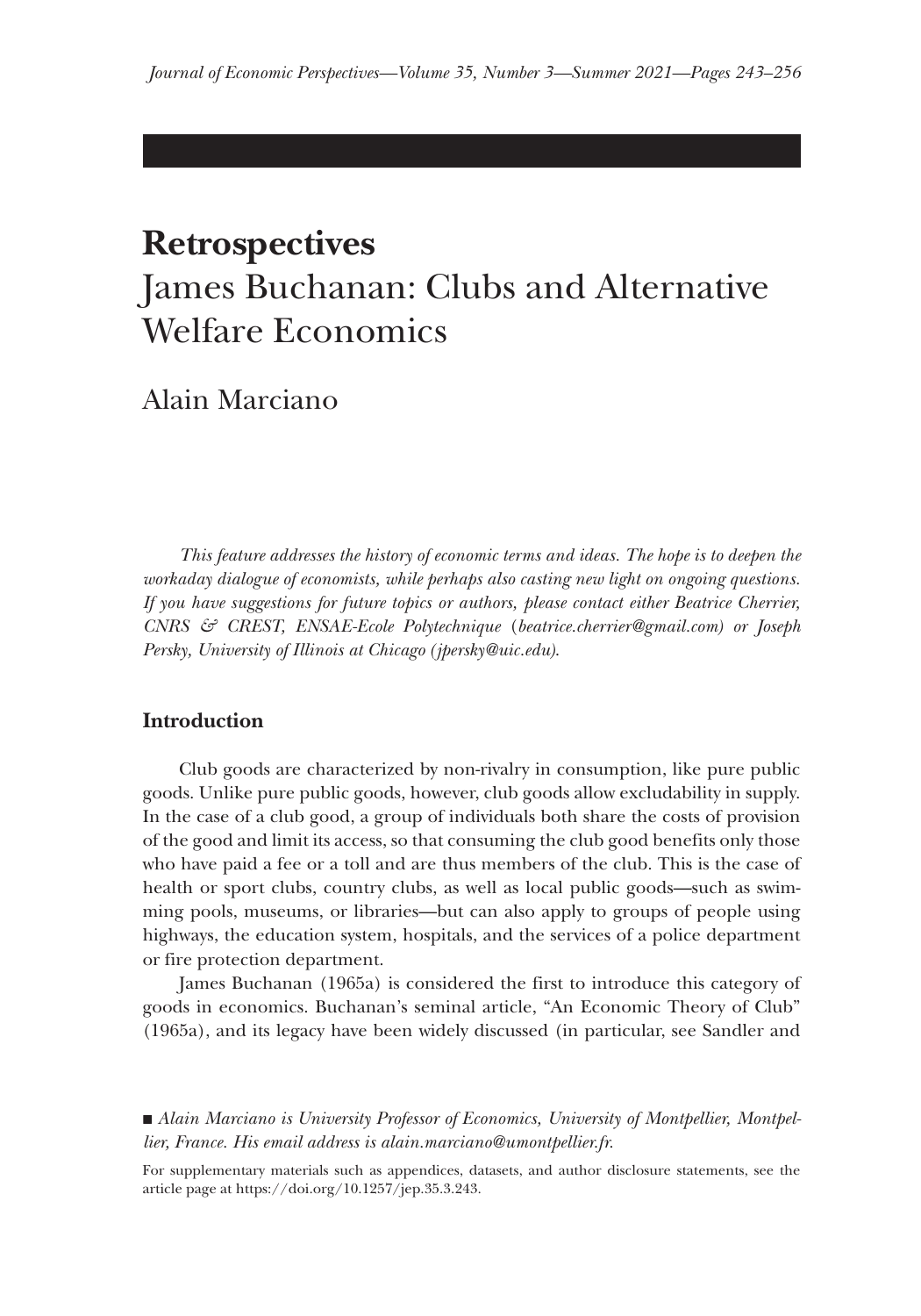Tschirhart 1980, 1997; Sandler 2013). However, the genesis of the idea of club goods has rarely been assessed from Buchanan's own perspective and work. This is what we do here, drawing on published and unpublished work and correspondence from the James M. Buchanan Papers archived at George Mason University.<sup>[1](#page-1-0)</sup> This allows us to show the connection between Buchanan's work on the pricing of public goods and his criticism of Samuelson's welfare economics. Indeed, Buchanan invented the concept of club goods to support an alternative form of welfare economics, which could dispense with the use of a social welfare function. Clubs in the sense of Buchanan are thus foreign and incompatible with the traditional Samuelson-style public economics in which they are often used.<sup>[2](#page-1-1)</sup>

Buchanan was convinced that social welfare functions—as used in Paul Samuelson's work that Buchanan targeted—were an arbitrary and unnecessary means to determine the individual contributions to the provision of a public good and to guarantee the desirability of an allocation of resources. Arbitrary, because the effect of social welfare function is to impose taxes independently from individual preferences and not needed because they ignore that individuals are willing to pay for the public goods they consume or, for that matter, the external effects they produce. Instead of using a social welfare function, Buchanan argued, individuals should pay a price based on their willingness to pay for public goods or external effects. Clubs were the institutional mechanism that would make the implementation of individualized prices for public goods or external effects possible.

This essay focuses on the development of Buchanan's views about clubs. We start with his beliefs about the pricing of public goods and the scope of welfare economics, and then proceed by explaining why and when clubs exist. We conclude with a discussion of the pricing mechanism Buchanan suggested for use in clubs.

# **Buchanan (and Wicksell) versus Samuelson on Welfare Economics of Public Goods**

Fundamental principles of Buchanan's "fiscal philosophy"—drawing heavily on the work of the Swedish economist Knut Wicksell (1896, 1958; on Buchanan and Wicksell, see Marciano 2020)—shape his analysis of clubs: individualized prices for public goods, willingness to pay, and unanimity. To Buchanan, taxes are or should be viewed as prices—"taxes or contributions paid are exchanged for services rendered by the political unit" (1948, 38). Individuals buy public goods and services from the state as they buy private goods and services. Then, the principle of voluntarism held that individuals would pay these prices—even

<span id="page-1-0"></span><sup>&</sup>lt;sup>1</sup>The James M. Buchanan papers are referred to as BP below and in the reference list [C0246, Special] Collections Research Center, George Mason University Libraries].

<span id="page-1-1"></span><sup>&</sup>lt;sup>2</sup>Buchanan's (1965a) article was unrelated to Charles Tiebout's "A Pure Theory of Local Expenditures" (1956). Buchanan (1957a, 1961b; Buchanan and Goetz 1972) disagreed with Tiebout's emphasis on mobility and spatial competition as a means to deal with free riding in public finance (for more details, see Boettke and Marciano 2017).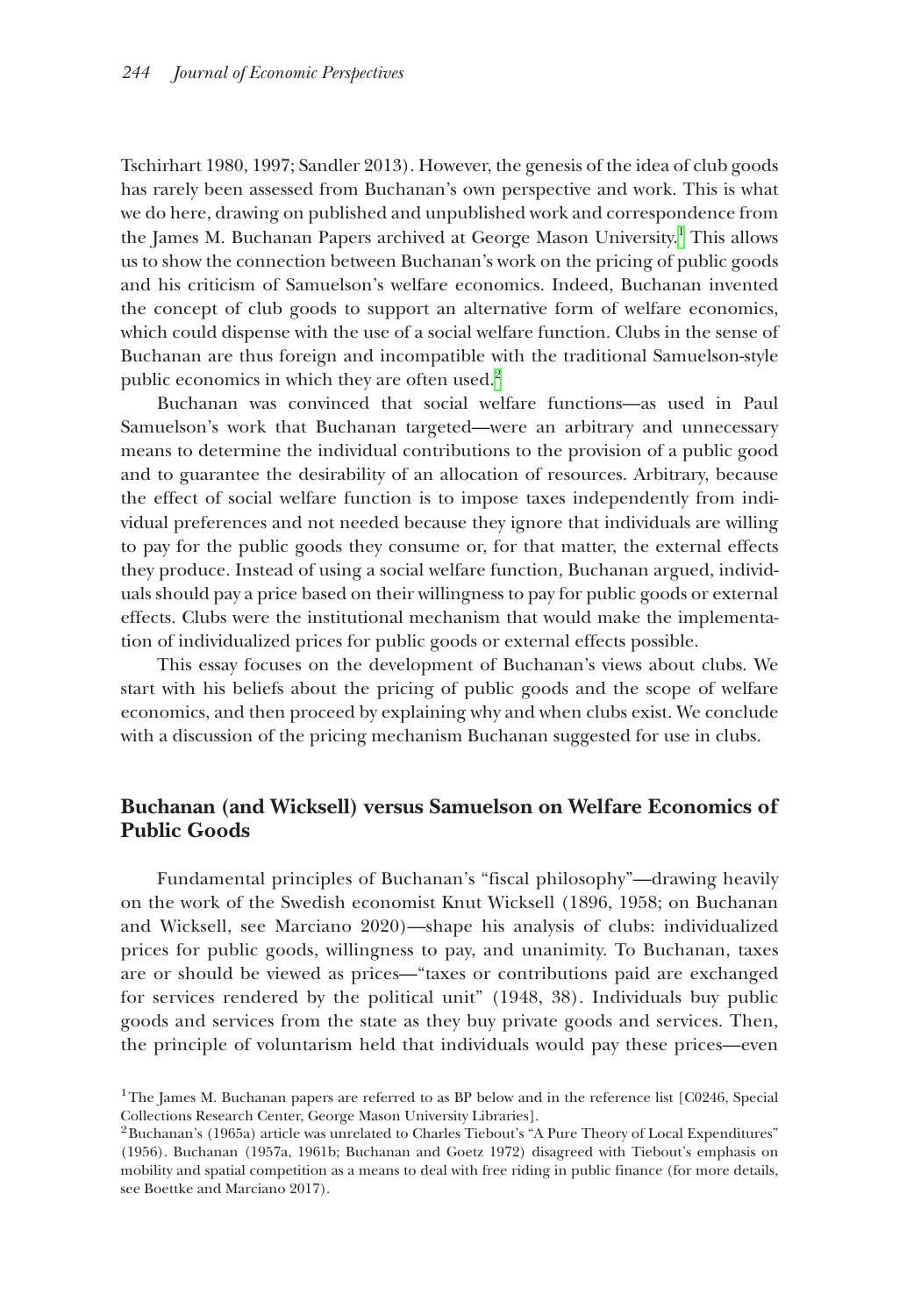when it meant paying for the external costs their consumption creates—because they benefit from the goods and services they consume. Finally, the principle of unanimity held that the tax structure should be determined by asking all individuals how much they are ready to contribute.

Unanimity served two purposes. First, it sought a form of justice: in the words of Wicksell (1896, 114; 1958, 90), "if justice requires no more, it certainly requires no less. In the final analysis, unanimity and fully voluntary consent in the making of decisions provide the only certain and palpable guarantee against injustice in tax distribution." Unanimity was indeed "a guarantee against action designed to benefit or harm special classes unjustly" (Buchanan 1951, 176), a means to avoid the "tyranny of the majority" (Buchanan 1948, 11) and, beyond, to protect "the working and poorer" (Johnson 2010, 193). Second, as Buchanan (1951, 177) insisted, since "no one is worse off if some allocation of the required tax can be found which is acceptable to everyone," unanimity guaranteed that the "Paretian conditions for optimum welfare" (Buchanan 1951, 177) are satisfied without resorting to interpersonal comparisons of utility and *without using a social welfare function*.

These were the bases of Buchanan's welfare economics, the basis for his reaction to Samuelson's (1954) analysis of the optimal provision of public goods.

Samuelson (1954) famously established three conditions to be satisfied to reach a Pareto-optimal allocation of resources in an economy with private and pure public goods. First, there was the standard optimality condition for private goods. Second, a specific condition for public goods—the sum of the individual marginal rates of substitution between a public good and any private good should be equal to a unique marginal rate of transformation between those two goods. Third, a condition based on a social welfare function would determine how much each individual would pay—this condition encapsulated the "normative judgments concerning the relative ethical desirability of different configurations involving some individuals being on a higher level of indifference and some on a lower" (Samuelson 1954, 387). The second and third of Samuelson's conditions were the object of Buchanan's criticism.

Buchanan rejected social welfare functions because they meant that individuals would be coerced. A social welfare function rests on "ethical evaluations" or "value judgements" (Buchanan 1959, 133). It "is an explicit expression of a value criterion" (Buchanan 1959, 133). More precisely, the values embodied in the social welfare function are those of the observer who builds it—an economist, decision maker, or social welfare planner. Indeed, interpersonal comparisons of utility are unavoidable in building a social welfare function—a social welfare function necessarily "embod[ies] interpersonal norms" (Buchanan 1955a, 2) or "involv[es] interpersonal considerations" (Buchanan 1955a, 1). However, this social welfare function requires that preferences could be "read" by an external observer, who can then derive individuals' marginal rates of substitution between the public and a private good and aggregate them to determine the optimal amount of public good to produce. An external observer can only have access to individual preferences if it is assumed that the utility functions are revealed by previous behavior—if, as Buchanan wrote to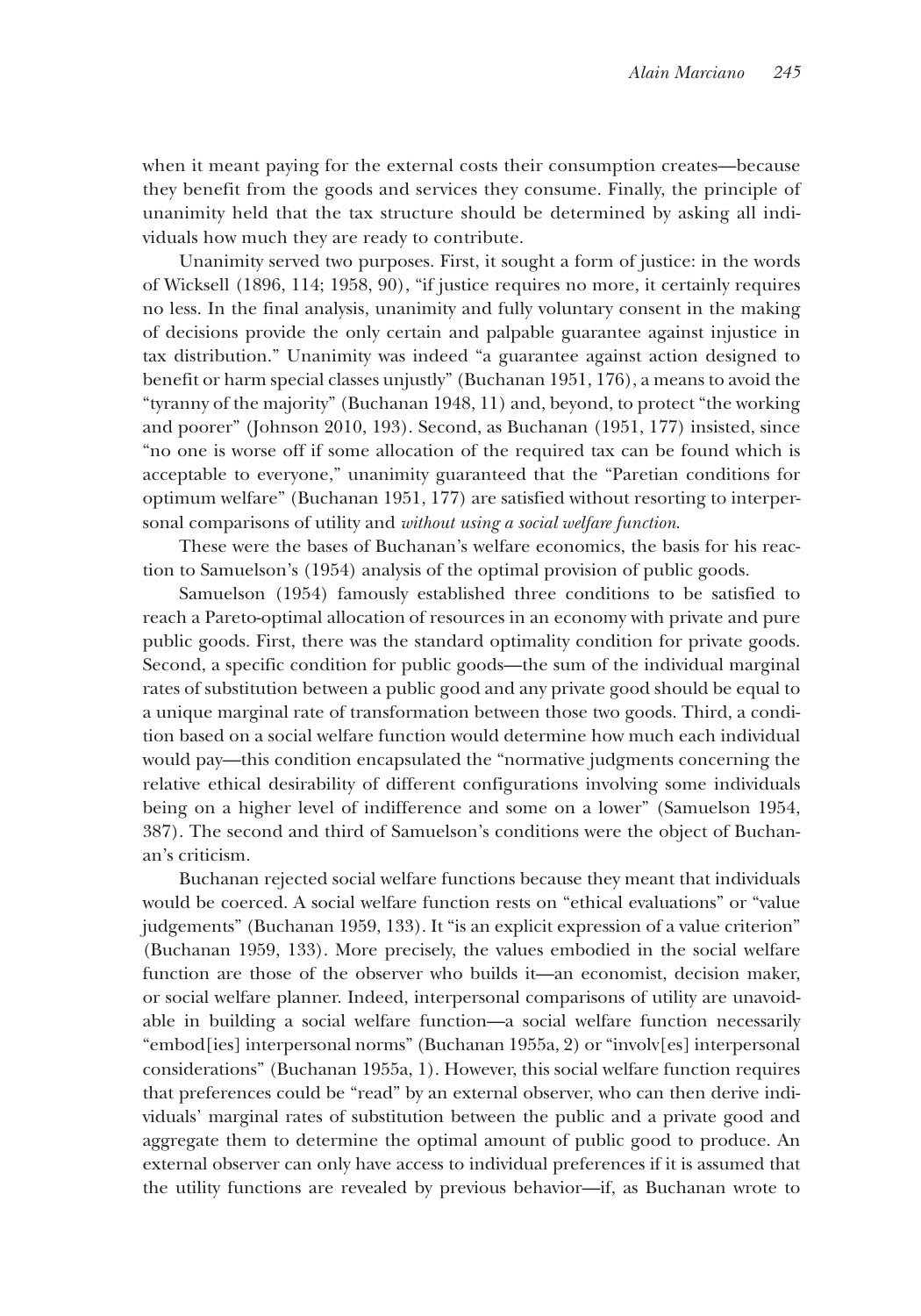Samuelson, it is assumed that "individual ordinal preferences can be derived only by *revealed* choices" (Buchanan to Samuelson, February 25, 1955, BP; emphasis in original).

To Buchanan, however, individual preferences cannot be presumed before a choice is made. Preferences do not exist outside and independently from the choice itself. Buchanan wrote (1969, 72):

[T]here is simply no means of determining, even indirectly, the value that they [individuals] place on the utility loss that might be avoided. In the classic example, how much would the housewife whose laundry is fouled give to have the smoke removed from the air? Until and unless she is actually confronted with this choice, any estimate must remain almost wholly arbitrary.

If no one can "read" preferences from behaviors, then the marginal rates of substitution supposedly "read" from the behavior of individuals, such as those used in the social welfare functions, are actually being imposed by the external observer. As Buchanan had written (1959, 133):

Individual preferences, insofar as they enter the construction (and they need not do so) must be those *which appear to the observer* rather than those revealed by the behavior of the individuals themselves. In other words, even if the value judgments expressed in the function say that individual preferences are to count, these preferences must be those presumed by the observer rather than those revealed in behavior.

The external observer can be mistaken or biased—by imposing a value judgement—in the distribution of the costs of the public good. To avoid these pitfalls, Buchanan claimed that one should base the prices for public goods on individual's willingness to pay. This leads to the second set of criticism he raised against Samuelson.

Buchanan (1955a, 3) found Samuelson's abandonment of individualized prices for public goods and the use of a "unique marginal rate of substitution in production" to be problematic. This meant that Samuelson had abandoned price discrimination—"the relative 'prices' of collective and private goods are made uniform for all individuals." Removing price discrimination *for private goods*  was "a step toward Pareto optimality" (Buchanan 1955a, 3), since consumers can adjust their consumption to equalize their marginal rate of substitution between two private goods to the relative price of these goods. However, removing price discrimination was a step away from Pareto optimality *when there are public goods*, because individuals cannot adjust their consumption of public goods. Indeed, the marginal rate of substitution between public and private goods is given. Thus, an individual whose marginal rate of substitution differs from the unique relative price will not be in an optimal situation, and an allocation of resources reached under Samuelson conditions—that is, based on this unique exchange ratio—could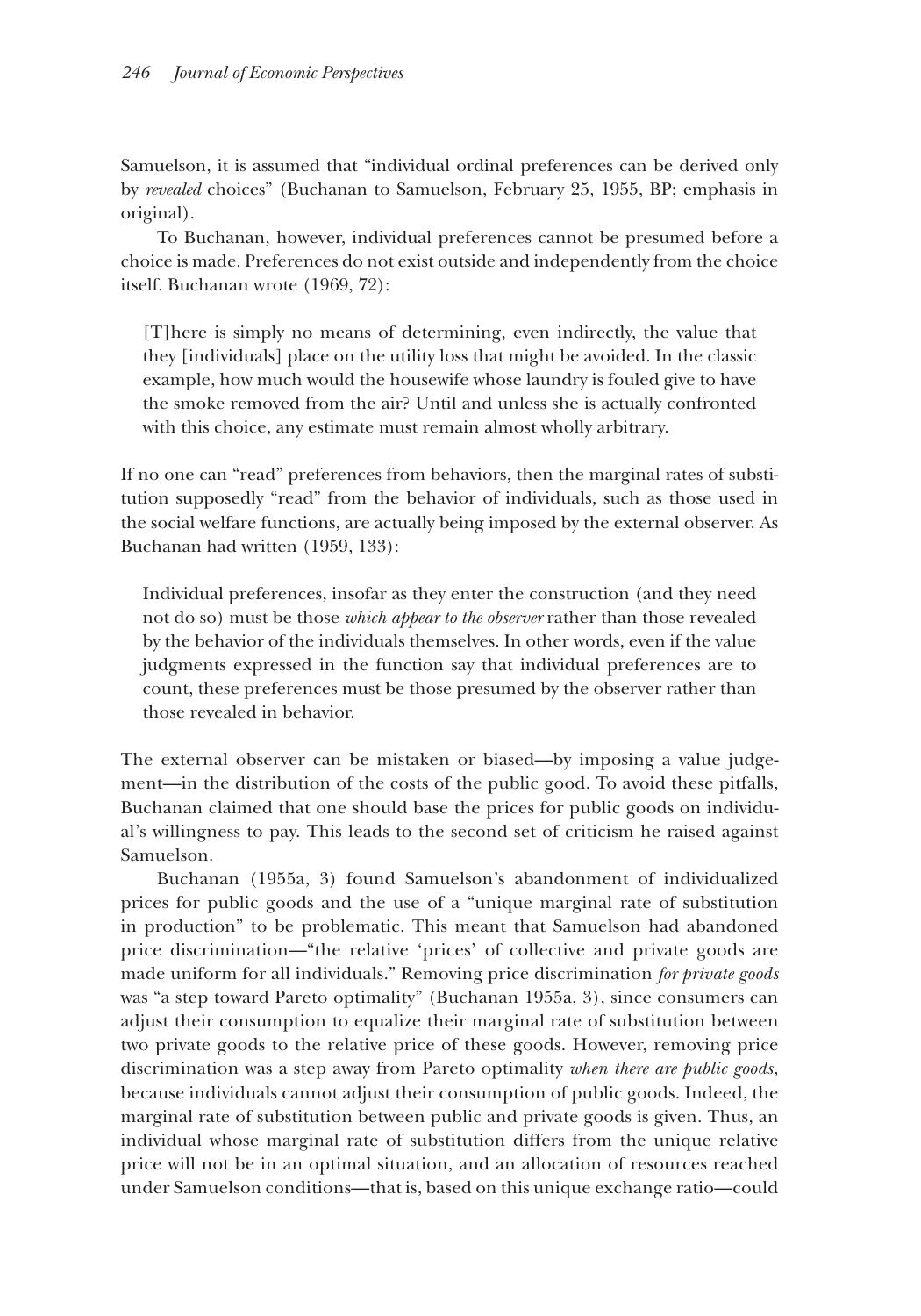hardly be optimal. Those who made little or no use of the public good could end up paying the same as those who extensively consume it. One could even envisage that one or a few individuals might bear the entire cost of provision of the public good (Buchanan to Samuelson, March 4, 1955, BP). Indeed: "It is true the summation of individual exchange ratios must be equal to the 'social' exchange ratio. But this does not allow the individual differences to be neglected, since there are many possible ways of adding up" (Buchanan 1955a, 5).

In Buchanan's view, prices for public goods should be individualized to allow an adjustment that was impossible to achieve through quantities. This was why Buchanan added an *individual* condition to satisfy a guarantee of an optimal provision of public goods. Buchanan's individual condition was actually the usual optimality condition for private goods extended to public goods. This condition stated that the cost of acquiring the collective good differs from one individual to the other and should correspond to the amount each individual is willing to pay for the good to guarantee a Pareto allocation of resources. Put differently, for each individual, the relative price of a public good in terms of a private good should equal the marginal rate of substitution between those two goods. To guarantee an optimal allocation of resources with private and public goods, Buchanan (1955a, 4; emphasis in original) wrote, "each individual must equate the marginal rate of substitution in consumption between any collective good and one private good with the marginal rate of substitution between these two goods in production *to*  him." Then, each individual would be certain to be on "his own utility frontier" (Buchanan to Samuelson, March 4, 1955, BP).

The individual condition—Buchanan admitted—would be "redundant" (Buchanan to Samuelson, February 25, 1955, BP) or "not needed in the Samuelson formulation" (Buchanan 1955a, 7). Thus, Samuelson's condition "provide[d] a pure theory of public *finance* in the Samuelson welfare economics" (2; emphasis in original)—that is, in a frame in which exists a social welfare function. Given such a function, no additional individual condition was needed to say how the costs of the provision of the public good should be distributed among individuals. Individual shares were given by, and incorporated in, the social welfare function. However, Buchanan's condition became necessary for those who like him were "not willing move beyond the 'narrow' or Paretian version of modern welfare economics" (Buchanan 1955a, 1). Buchanan's condition was an "alternative" to Samuelson's social welfare function. "This is all that it ever intended to be" (Buchanan to Samuelson, March 4, 1955, BP). It was the condition for an alternative welfare economics in which there was no social welfare function. Adding up the individual willingness to pay was necessary and sufficient to guarantee a Pareto optimal allocation of resources. All individuals would agree to pay what they were asked to pay, because this was what they wanted to pay— "[t]he amounts *actually* paid are made equal to the amounts *willingly* paid" (Buchanan to Samuelson, February 25, 1955, BP). In other words, unanimous consent would be reached. In Buchanan's welfare economics, unanimity replaced a Samuelson-style social welfare function.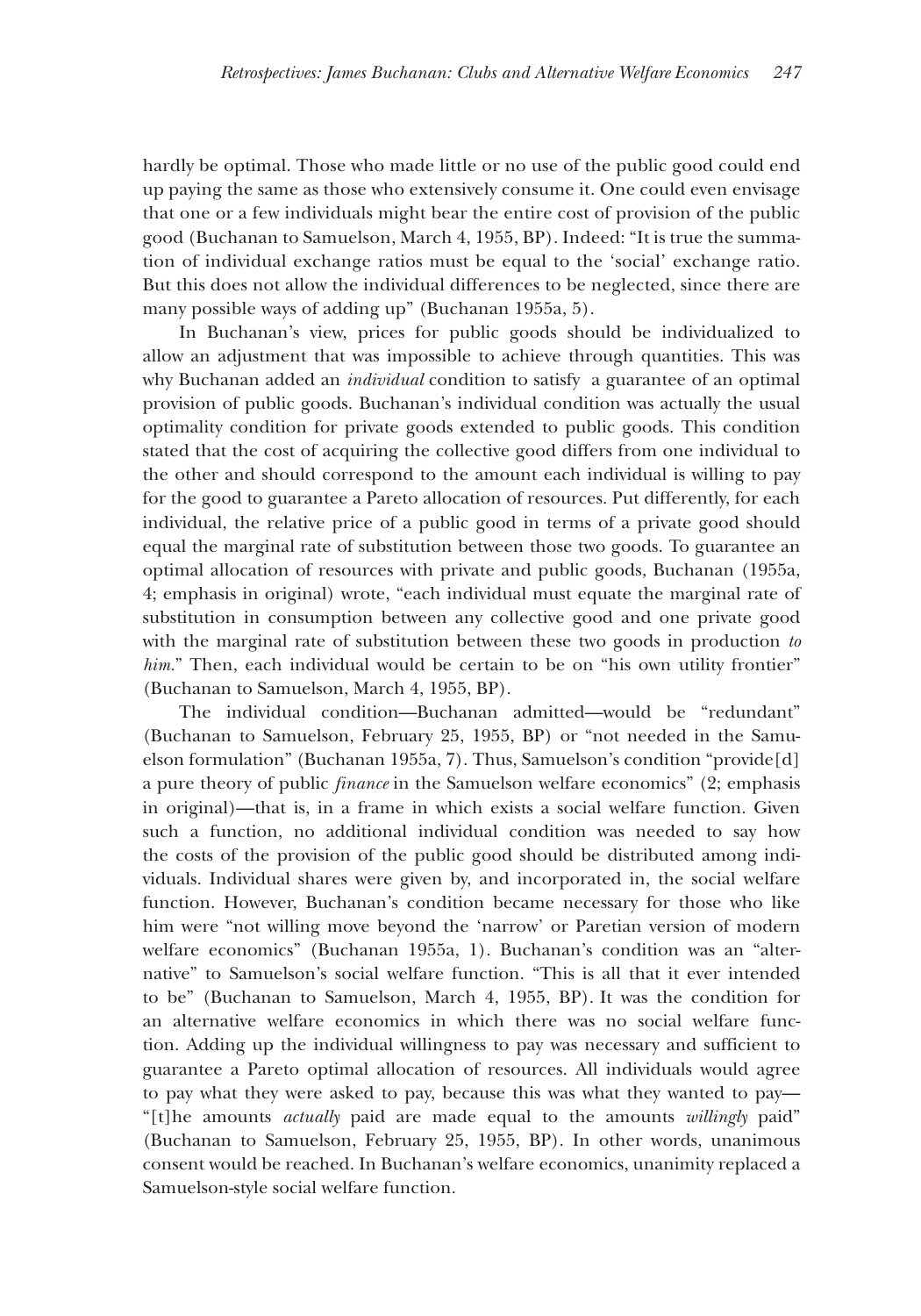#### **Individualized Prices, Collective Action, and Clubs**

Unanimity is not easy to reach, and Buchanan's condition was not easy to satisfy. The prices for public goods could be individualized only if individuals revealed their true preferences and willingness to pay for the good. This was also a further point of disagreement between Buchanan and most economists, starting with Samuelson and Richard Musgrave.

Musgrave believed that when faced with a collective action problem, individuals would not indicate any willingness to bear the implied costs. Instead, driven by their self-interest, they would free-ride. In the late 1930s, Musgrave (1939, 220; see also Musgrave 1959) spoke of "the absence of a general willingness to comply with the obligation to contribute." Fifteen years later, Samuelson (1954, 388–89) wrote in a similar spirit: "It is in the selfish interest of each person to give false signals, to pretend to have less interest in a given collective consumption activity than he really has." As a consequence, in the presence of public goods and externalities, the use of individualized prices and nongovernment or decentralized mechanisms was impossible. Such "a failure of market catallactics" included, as Samuelson (1954, 389) noted, "voting and signaling schemes—by which he meant "'Scandinavian consensus', Kant's 'categorical imperative,' other devices meaningful only under conditions of 'symmetry', etc."—that Samuelson found "utopian." From Samuelson's (1955, 356) view, government intervention was the only option to deal with externalities and public goods: "Myriad 'generalized external economy and diseconomy' situations . . . provide obvious needs for government activity" (for similar views at the time, see among others Brownlee and Heller 1956; Margolis 1957; Musgrave 1939, 1959; Wiseman 1957).

For his part, while Buchanan readily admitted that markets fail to allocate resources efficiently in the presence of public goods (1954a, b), he also believed that such failures did not indicate a need for government intervention. For one thing, there were many problems that individuals could not solve privately but that did not warrant collective action—"[t]he mere presence of public or collective needs [should not be] confused with the necessity for satisfying them . . . . The existence of 'undeniable' need does nothing toward proving that action must be taken to meet it" (Buchanan 1957b, 175; see also 1959; Buchanan and Tullock 1962; Buchanan and Stubblebine 1962; Buchanan and Kafoglis 1963). Buchanan, Wicksellian in his confidence, was convinced that at least under certain conditions individuals would cooperate to solve these market failures. In contrast to Samuelson, Musgrave, and many others, Buchanan claimed that individuals do not *always* free ride in the presence of public goods. Government intervention was required only when the voluntary individual efforts at collective action failed.

In Buchanan's view, the key issue for addressing issues of public goods, externalities, and other market failures was not to identify "those goods and services that exhibit 'publicness'" (1965b, 11). Instead, the first step was to start from the collective solutions individuals willingly devised. As a corollary, the role of the economist was to understand the conditions under which individuals would voluntarily act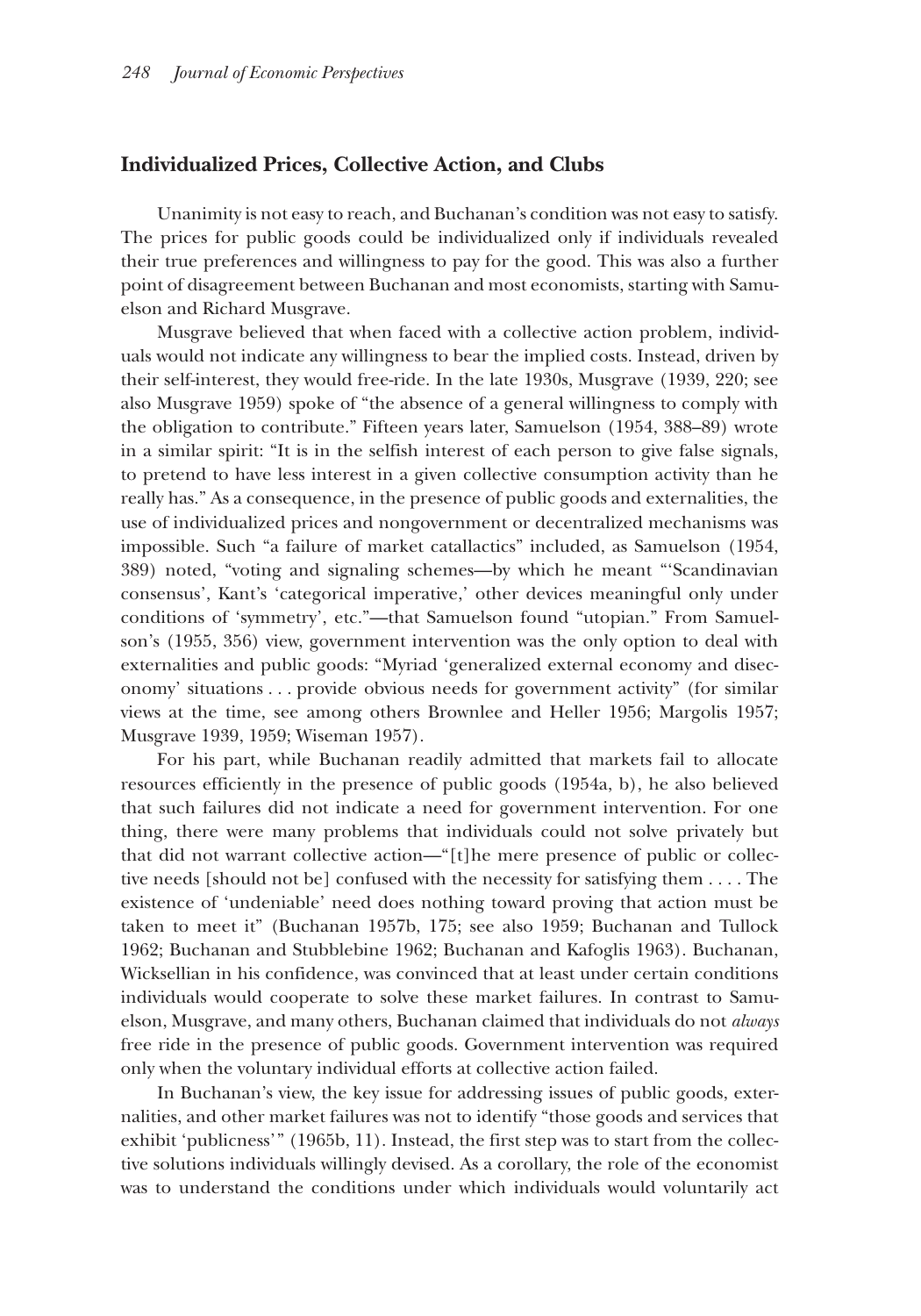collectively and cooperate to solve or prevent market failures without having to rely on government intervention. Economists must "concentrate their attention on a particular form of human activity and upon the various institutional arrangements that arise as a result of this form of activity" (Buchanan 1964a, 213–14). This was the point Buchanan made in his Nobel prize lecture (1987). This was the research program Buchanan outlined in "What Should Economists Do?" (1964a) and to which belonged "An Economic Theory of Clubs" (1965a; 1964b).<sup>[3](#page-6-0)</sup> The goal was here to explain how individuals devise "consumption ownership-membership arrangements" (Buchanan 1965a, 1), "cost and consumption sharing arrangement[s]" (Buchanan 1965a, 2), "membership or sharing arrangements" (Buchanan 1965a, 13) or, still in other words, "an organization of persons designed solely for the objective of utilizing a single communal community" (1964b).

## **Clubs, Small Numbers, and Property Rights**

Buchanan developed his "theory of co-operative membership" (1965a, 1) over many articles and books—including, among others, "An Economic Theory of Clubs" (1965a), "Simple Majority Voting, Game Theory and Resource Use" (1961a) and "Ethical Rules, Expected Values, and Large Numbers" (1965b). Indeed, one major aspects of Buchanan's analysis related to the number of persons involved in the problem. More precisely, clubs exist when and because some individuals are willing to cooperate and to act collectively. Such a willingness, in turn, depends on the number of persons affected by the market failure and on the nature of the property rights involved.

To Buchanan, free riding and cooperation depended on whether or not individuals were in large or in small groups, because it depended on the probability each individual "assigns to the various patterns of behavior for 'others' than himself" (1965b, 5; 1968b, 85). The point was crucial because it had been neglected by economists (see also Buchanan 1978, 364–65). Numbers were crucial to mark a difference with the economists with whom Buchanan disagreed and to explain when clubs would exist. Thus, in large groups, Buchanan argued individuals follow their self-interest in the narrow sense of the word independently from how others behave. Each individual treats others as parts of the environment, assuming that their action cannot influence others' and hence not adapting their behaviors to what others do in a way that would allow collective action to emerge (Buchanan 1965b, 1968a). They face what Buchanan called "the large-number dilemma" (1965b, 1968b). Although individuals are aware that they would be better off by contributing to the provision of the public good or internalizing the external effects of their action, they nonetheless "refuse, rationally, to contribute to this cost on an individualistic and voluntary basis" (1965b, 9). In short, they behave as assumed by

<span id="page-6-0"></span><sup>&</sup>lt;sup>3</sup>The concept of club goods was not totally new to Buchanan. For predecessors, see Wicksell (1896, 114; 1958, 90), Benham (1934, 451), and Wiseman (1957).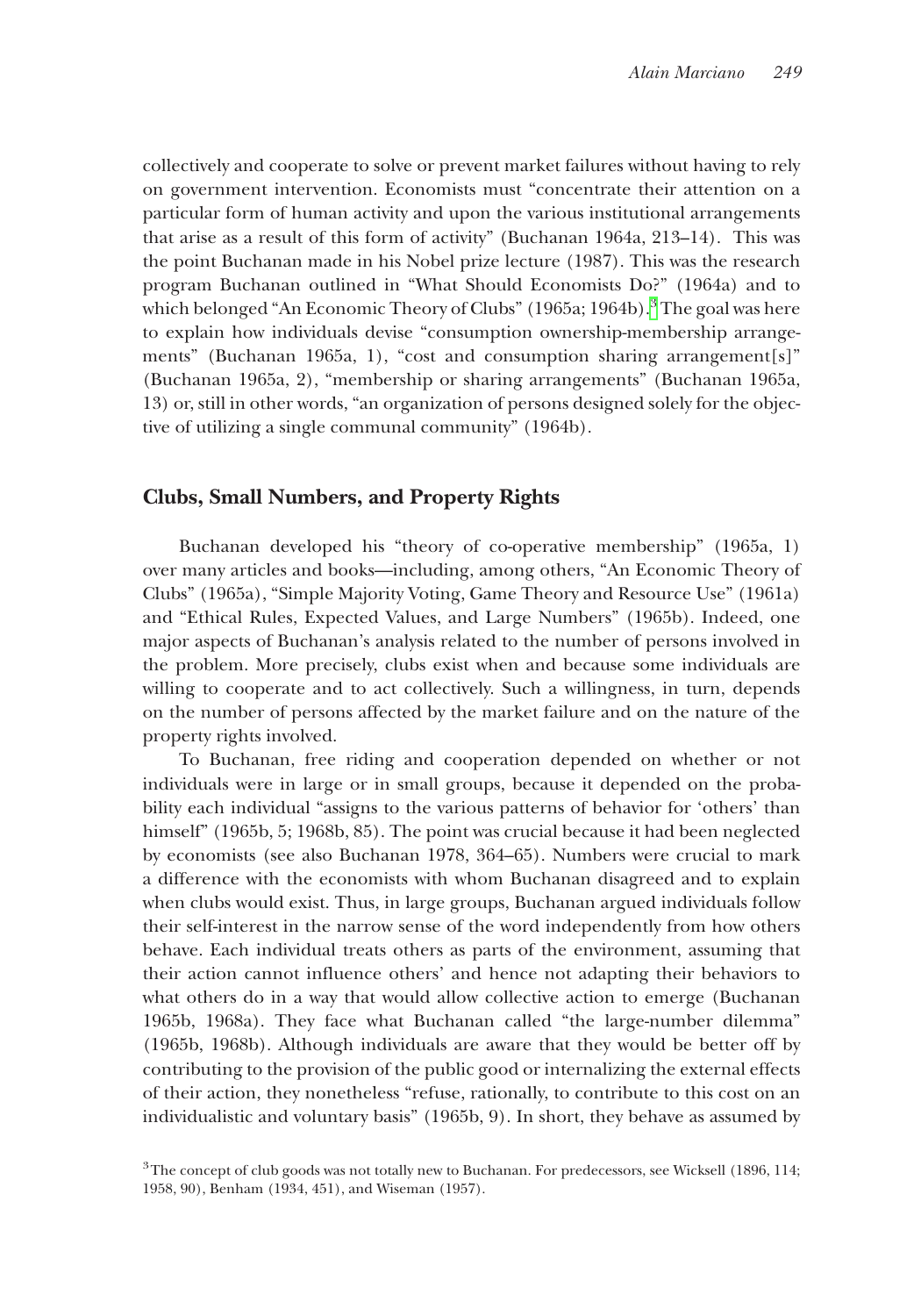the standard Samuelson/Musgrave public finance doctrine. Collective action fails. A certain form of state intervention was inevitable.

The situation was radically different in small groups. In those environments, Buchanan argued individuals behave strategically, adapting their behavior to what others do and what they anticipate about the behavior of others. In a small group, individuals might in some cases behave morally and follow a Kantian rule of action to act in accordance with the rules you would like to see followed by everyone (Buchanan 1961a, 1965b, 1968b). If individuals in this setting follow an ethical rule of action, they contribute to the provision of public goods, internalize the effects they have on others—say, in trying not to make too much noise in public spaces—or bargain with others over these external effects or, in addition, do not cheat on their commitments. To put it differently, they act collectively. To Buchanan, there was no doubt that in small groups, the probability to follow this Kantian principle was higher than in large groups (see also 1978, 365).

The willingness to cooperate in smaller groups, as likely as it was, was not guaranteed without certain rules. Individuals could indeed behave opportunistically, "find[ing] it to [their] advantage to conceal [their] true preferences and to give false signals about those preferences to [their] opponents-partners" (Buchanan 1968b, 81). Such behaviors could be tolerated only up to a certain point (Buchanan 1968a, 357–58). The danger that some individuals could free ride was an obstacle to collective action. Individuals would indeed "be reluctant to enter voluntarily into cost-sharing arrangements . . . [i]f they think that exclusion will not be fully possible, that they can expect to secure benefits as free riders without really becoming fullfledged contributing members of the club" (Buchanan 1965a, pp. 13–14). Free riders should be excluded from the group.

Exclusion—that is, the exclusion of those who do not pay the membership fees—therefore has to be possible. In small groups, where relationships were personal, "the possibility of *excluding* genuine non-conformists will normally be present" (Buchanan 1968b, 87). But it was much more efficient if property rights were used to guarantee the exclusion of free riders, to prevent free-riding behaviors, and therefore to secure the benefits of inclusion in the club to its members (Buchanan 1965a, 13; see also Buchanan and Tullock 1962, 44). Property rights were necessary to allow the exclusion of potential free riders.

A club was therefore viewed as an institutional arrangement devised to include the individuals who were willing to cooperate—that is ready to adopt an ethical rule of behavior—and to exclude those who could be tempted to free ride. As Buchanan (1965a, 13) wrote, a "theory of club is . . . a theory of optimal exclusion, as well as one of inclusion." As a mechanism, clubs could be used to deal with many instances of market failures. Local goods—a swimming pool, which was the example Buchanan took in his 1965 article or a highway network as in the preliminary 1964 version come immediately to mind. Thus, clubs seem to be rather small groups. However, there was no conceptual reason why clubs could not exist to deal with less impure and less local public goods, and even with pure public goods in the standard Samuelsonian sense of the word—such as defense. Buchanan cited lighthouses or a vaccine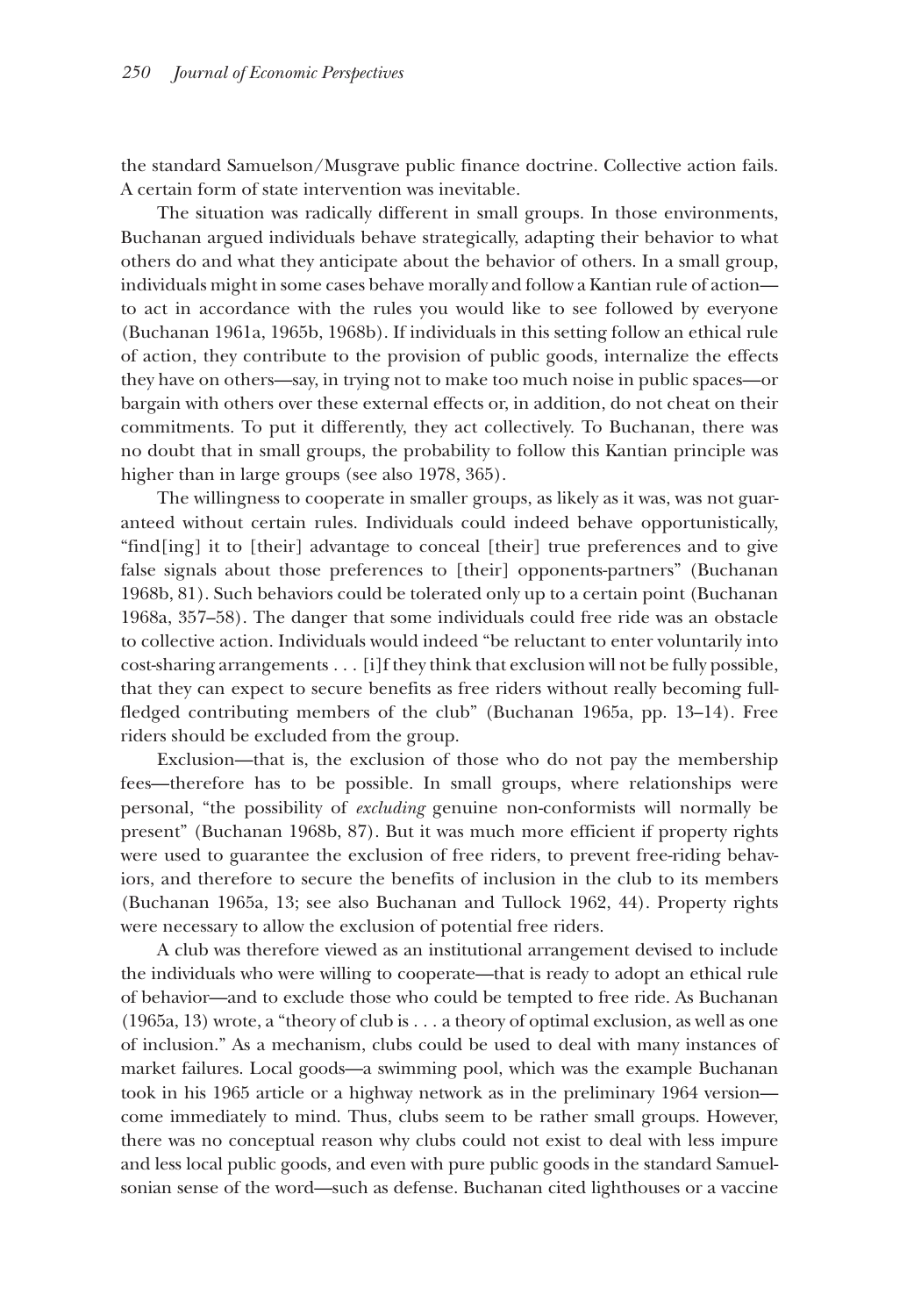as examples of goods that could be dealt with through clubs, provided that property rights were defined to prohibit free riders from benefiting of the good. Potentially, to Buchanan (1965a, 13), there was no limit to physical excludability: "Physical exclusion is possible, given sufficient flexibility in property law, in almost all imaginable cases, including those in which the interdependence lies in the act of consuming itself."

#### **Clubs, Individualized Prices, and Pareto Optimality**

Once ethical and legal rules guaranteed that individuals would cooperate and pay the price to support the club, the next question obviously bore on how the costs of the public good would be shared among members. For Buchanan, what would be a club pricing mechanism? He answered the question in "An Economic Theory of Clubs" (1965b) and also in incomplete drafts available in the Buchanan Papers, which we treat here as a single manuscript (1964b).

Initially, Buchanan envisaged a system in which consumers were charged a twopart price. First, a charge per unit of consumption set at the level of the marginal cost. Second, a flat or fixed fee to cover the costs of the provision of the good or the difference between the marginal and average cost, given that public goods and club goods are frequently decreasing cost industries. Inspired, again, by Wicksell and his defense of the use of marginal cost pricing for decreasing cost public enterprises, Buchanan suggested to price highway services by using such a two-part tariff (1952, 1955b). $4$  It would consist of a gasoline tax—the "rough equivalent to a mileage toll" (Buchanan 1952, 102)—and motor vehicle license fees—to include elements such as vehicle weight, the type of road used, and the time at which vehicle travels. Buchanan added, without giving any details, that "tax financing [should] be considered . . . to cover the total costs of construction and maintenance" (Buchanan 1952,  $100$ ).<sup>[5](#page-8-1)</sup>

Defined in this way, the prices for highway services would vary from one individual to the other, which made sense for Buchanan since the benefits received by each individual were different. Another reason was that the costs each motorist generated, and that had to be covered by the price, were different. There were the costs of highway depreciation that depended on the type of vehicle used and, most importantly, the costs imposed on others. Indeed, Buchanan pointed out

<span id="page-8-0"></span><sup>4</sup> Wicksell argued that public enterprises should "charg[e] fees equal to the marginal costs of providing the service and making up the deficit by tax revenues" (Buchanan 1951, 174). The tax was raised to finance the deficit caused by the difference between the average and marginal cost that characterized such industries. They should be paid by the users of the public good, that is, by "the individuals who benefit from the proposed enterprise" (176; see also Buchanan 1948, 1949, 1952, 108). Other prominent economists of the time like Lerner (1944) and Hotelling (1938) argued that such taxes should be levied on all taxpayers—including nonusers—in a non-discriminatory way.

<span id="page-8-1"></span> $5$ In his early writing, Buchanan (1952, 102) ruled out highway tolls. The system would have to be "comprehensive and highly differentiated," and it would be "completely unworkable from an administrative point of view, and would be uneconomic besides."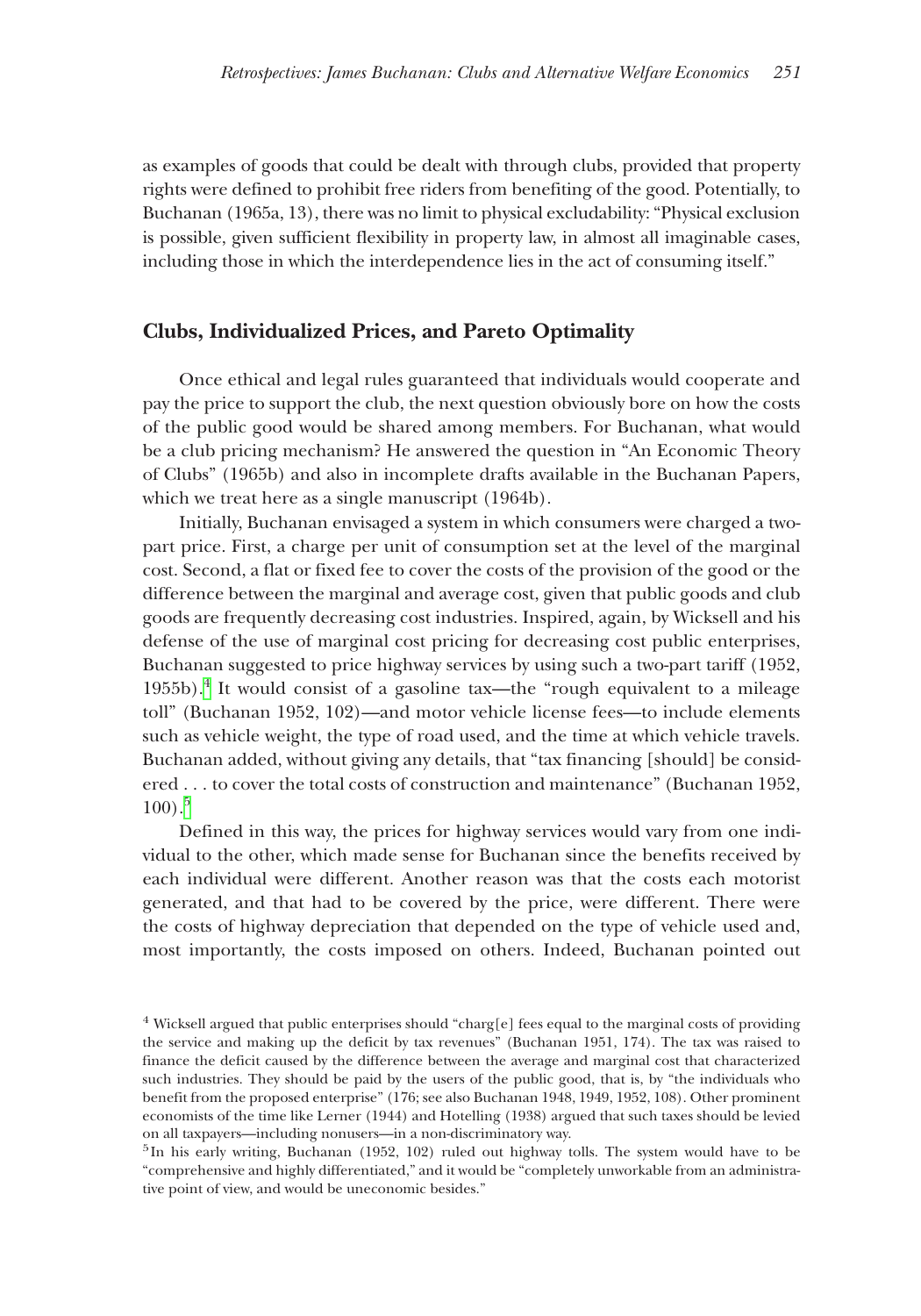using highways generated "spillover" effects. Thus, the user charge had to be set at the level of the marginal *social* cost. Users would also have to pay the "spillover" costs" resulting from "[t]he progressive deterioration in quality of highway service as congestion increases" and that were "represented in poorer service provided [sic] all users" (1952, 100). Thus, for instance, "The motorist who drives a new and efficient vehicle does "benefit" more from highways than does the motorist who drives the "Model A." But the latter should pay a higher price because he adds more to social cost" (Buchanan 1952, 106).

Price discrimination would ensure that only those willing to pay would actually demand road services. Others would exclude themselves from the use of roads and highways. User prices would efficiently restrict demand, which was necessary to solve the major problem of that congestion on highways. To Buchanan, congestion evidenced too high a demand for highway services. The key was to ration demand: "The answer to the whole highway problem lies in 'pricing' the highway correctly. The existence of congestion on our streets and highways is solely due to the fact that we do not charge high enough 'prices' for their use" (1955b, 14 –15).

But eventually, Buchanan changed his mind and rejected the two-part tariff which is quite ironical if one remembers that such tariff is commonly linked to a club pricing mechanism (Sandler and Tschirhart 1980, 1504). Instead, Buchanan's preferred club pricing should not include a charge per unit, a variable part. Buchanan even suggested that it was more useful to stop talking of prices and to refer to "shares" (1965a, 12): "Users pay a share in the common costs of providing the facility" (1964b). However, those shares were not the same for all consumers. Buchanan (1965a, 4) noted that, "[f]or simplicity, we may assume equal sharing" but immediately added that "this is not necessary for the analysis." Buchanan stuck to individualized prices. In clubs, price discrimination is possible (see also Wiseman 1957, 64). The price, or shares, paid in the club should differ from one individual to the other. The difference should reflect, first, the spillover costs that using a public good generates and, second, the willingness to pay for the good. These two principles remained important.

Buchanan also changed his mind about how to take congestion into account in clubs. Club members—motorists, for instance—should no longer be asked to pay for the spillover costs and club goods should no longer be priced on the marginal social cost: [t]he club approach . . . involves no attempt to impose a charge on users that reflects spillover congestion costs. (Buchanan 1964b).<sup>6</sup> The reason seemed to have been that the externalities generated by highway users were nonseparable and, as Otto Davis and Andrew Whinston had demonstrated, marginal cost pricing could be used only when technological externalities are separable (Davis and Whinston

<span id="page-9-0"></span><sup>&</sup>lt;sup>6</sup>He had "come to the view that all the stuff on trying to 'price' highways by measuring marginal costs of congestion, a position that [he] firmly supported in past, is conceptually wrong because it is impossible." (Buchanan to Tolley, October 7, 1964, BP)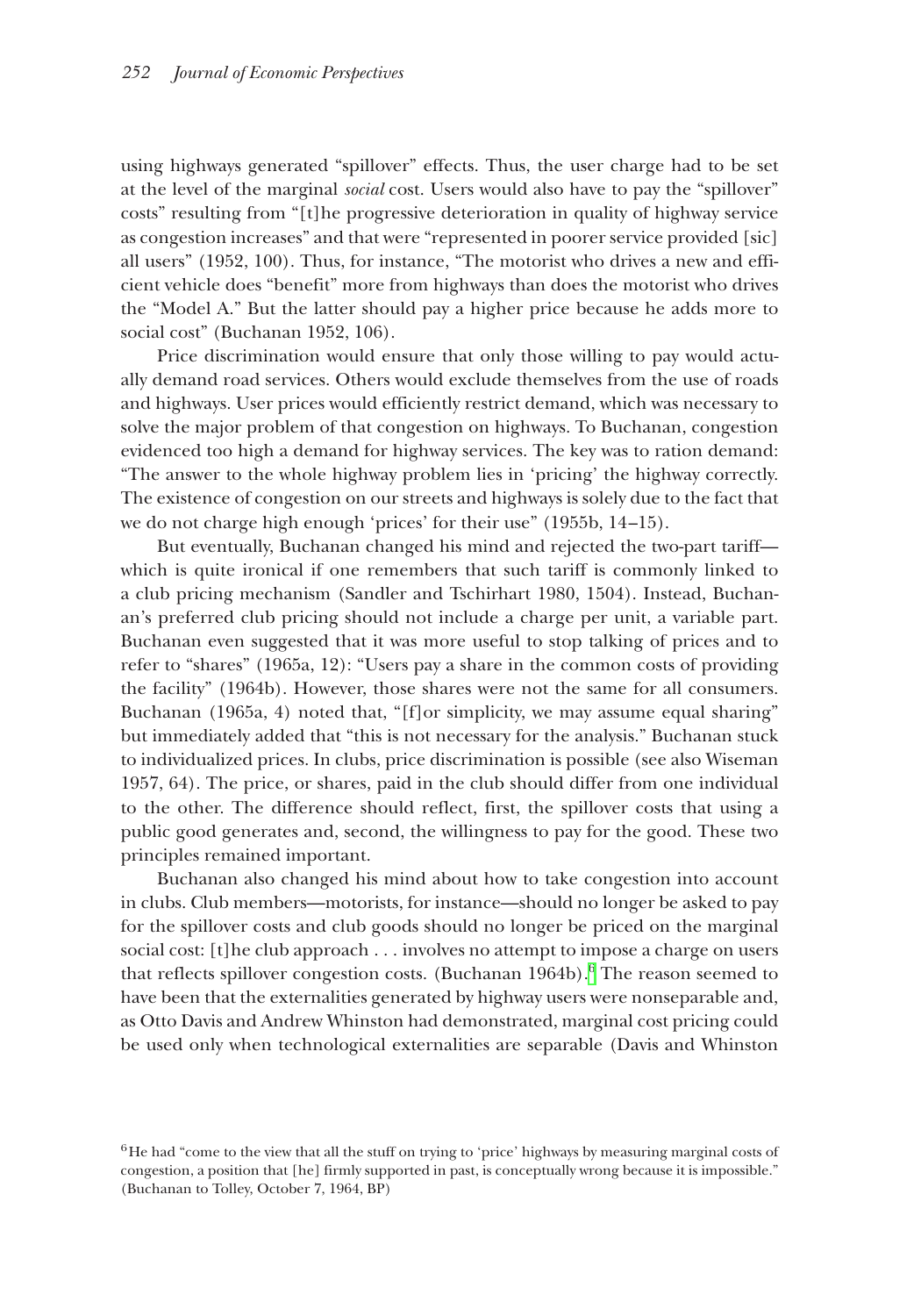1962,  $247$ ).<sup>7</sup> If the spillover costs could thus no longer be included from the cost side, they should be taken into account from the benefit side.<sup>[8](#page-10-1)</sup> They were no longer paid by those who create the spillover effects but by those who suffer from them—if they are willing to do so—as foregone benefits. Buchanan (1964b) now claimed: "The costs of congestion enter the analysis through their effects on the estimated benefits to be received by final consumers." Each club member is characterized by a certain willingness to pay for additional members—a "rate (which may be negative) at which the individual is willing to give up (accept) money in exchange for additional members in the sharing group" (Buchanan 1965a, 4). Each additional member generates costs once in the club. Thus, "when the marginal benefits that he secures from having an additional member . . . are just equal to the marginal costs that he incurs from adding a member . . . an individual attains full equilibrium in club size" (1965a, 5).

Pareto optimality requires that each share was based on the individual's willingness to pay for having additional members in the club as well as the willingness to pay for the good produced by the club. That was the second element that club pricing should include. Buchanan (1965a, 5) thus added another principle stating that, for each individual, the "marginal rate of substitution between goods  $X_j$  [the club good] and *Xr* [the numeraire good], in consumption, must be equal to the marginal rate of substitution between these same two goods in 'production' or exchange." This was exactly the condition he had used in his 1955 comment to Samuelson. It reflected his conviction that each individual should pay the price that the individual is willing to pay. Clubs were thus meant to implement this so-important condition. This was also clearly a reason for which club shares would be individualized and different from one individual to the other. Again, Buchanan was implying that his condition and only his could guarantee a Pareto-optimal allocation of resources.

Thus, Buchanan's clubs were a means to implement the prices individuals were ready to pay. The two dimensions—foregone benefits and effective benefits—guarantee that outcome. Complementarily, what Buchanan meant was that, without clubs for public goods, individuals would pay a price that does not satisfy their preferences. Clubs were a means to avoid coercion.

## **Conclusion**

With "An Economic Theory of Clubs," Buchanan (1965a) was trying to do much more than just fill in the conceptual gap between the extremes of pure public goods and pure private goods. He was not even trying to define a category of goods.

<span id="page-10-0"></span><sup>7</sup>An externality is separable if the consumption or output of *i* does not affect the marginal utility or cost of *j*. Otherwise, it is non-separable.<br><sup>8"</sup>[T]he use of price to restrict usage to some 'optimal' level of traffic remains relevant [but], we should,

<span id="page-10-1"></span>I now think, come at price differently, and not via the cost side at all" (Buchanan to Tolley, October 7, 1964).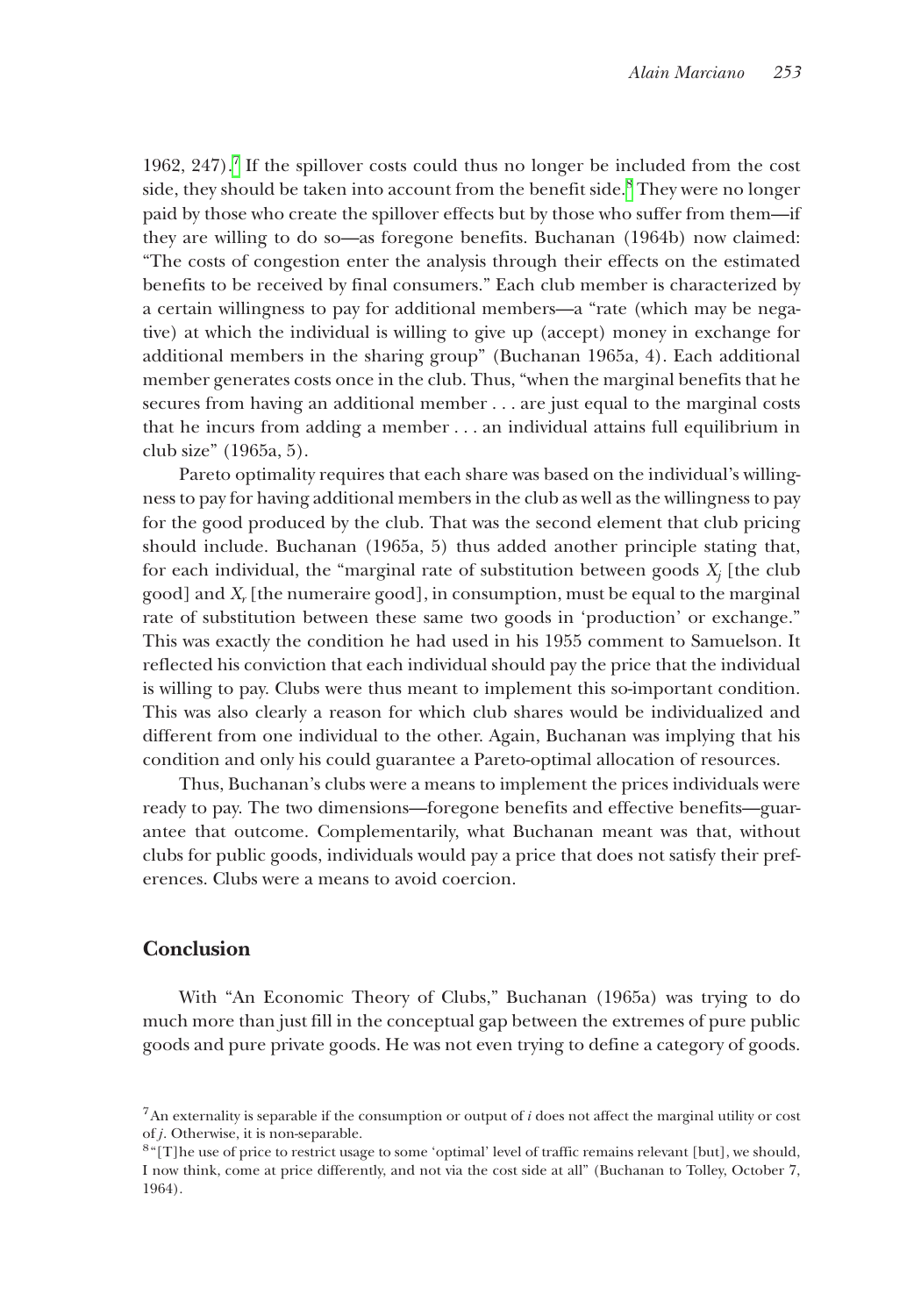He sought to develop a different form of welfare economics, in which there is no social welfare function and in which utility functions cannot be "read" by external observers, but where individual preferences can instead only be revealed by actions taken in response to prices. Buchanan adopted this perspective to analyze the pricing of public goods and to discuss clubs. Buchanan explicitly presents his clubs as a means to *replace* Samuelson's condition for optimal spending on public goods (1965a, 6). Indeed, Buchanan's clubs are foreign and incompatible with the role that club goods play in traditional Samuelson-style public economics.

■ *I am grateful to Peter J. Boettke, David Coker, Andrew Farrant, Jean-Baptiste Fleury, and the editors of the Journal for very thoughtful comments.*

### **References**

- **Benham, Frederic C.** 1934. "Notes on the Pure Theory of Public Finance." *Economica* 1(4): 436–58. **Boettke, Peter J., and Alain Marciano.** 2017. "The Distance between Buchanan's 'An Economic Theory of Clubs' and Tiebout's 'A Pure Theory of Local Public Expenditures.' New Insights Based on an Unpublished Manuscript." *European Journal of the History of Economic Thought* 24 (2): 205–37.
	- **Brownlee, Oscar H., and Walter W. Heller.** 1956. "Highway Development and Financing." *American Economic Review* 46 (2): 232–50.
	- **Buchanan, James M.** 1948. *Fiscal Equity in a Federal State*. Chicago: University of Chicago.
	- **Buchanan, James M.** 1949. "The Pure Theory of Government Finance: A Suggested Approach." *Journal of Political Economy* 57 (6): 496–505.
	- **Buchanan, James M.** 1951. "Knut Wicksell on Marginal Cost Pricing." *Southern Economic Journal* 18 (2):  $\blacktriangleright$  173–78.
	- **Buchanan, James M.** 1952. "The Pricing of Highway Services." *National Tax Journal* 5 (2): 97–106.
	- **Buchanan, James M.** 1954a. "Resource Allocation and the Highway System." Unpublished, BP.
	- **Buchanan, James M.** 1954b. "Consumption Interdependence and the Interpretation of Social Cost." Unpublished, BP.
	- **Buchanan, James M.** 1955a. "A Note of the Pure Theory of Public Expenditure." Unpublsihed, BP, reprinted in P. J. Boettke and A. Marciano, 2020, *The Soul of Classical Political Economy: James M. Buchanan from the Archives*, Mercatus Center.
	- **Buchanan, James M.** 1955b. *Traffic, Tolls and Taxes. The Economics of the Nation's Highway Problem*. Unpublished, BP.
	- **Buchanan, James M.** 1957a. "The Pure Theory of Local Expenditure: Comment." Unpublished, BP.
	- **Buchanan, James M.** 1957b. "Federal Expenditure and State Functions." In *Federal Expenditure Policy for Economic Growth and Stability*, 174–79. Washington, DC: United States Government Printing Office.
	- **Buchanan, James M.** 1959. "Positive Economics, Welfare Economics, and Political Economy." *Journal of Law and Economics* 2: 124–38.
	- **Buchanan, James M.** 1961a. "Simple Majority Voting, Game Theory and Resource Use." *Canadian Journal of Economics and Political Science* 27 (3): 337–48.
	- **Buchanan, James M.** 1961b. "Comments." In *Public Finances: Needs, Sources, and Utilization*, edited by James Buchanan, 122–29. Princeton: Princeton University Press.
	- **Buchanan, James M.** 1964a. "What Should Economists Do?" *Southern Economic Journal* 30 (3): 213–22.
	- **Buchanan, James M.** 1964b. "The "Club" Approach to Highways." mimeo, BP.
	- **Buchanan, James M.** 1965a. "An Economic Theory of Clubs." *Economica* 32 (125): 1–14.
	- **Buchanan, James M.** 1965b. "Ethical Rules, Expected Values, and Large Numbers." *Ethics* 76 (1): 1–13.
	- **Buchanan, James M.** 1968a. "A Behavioral Theory of Pollution." *Economic Inquiry* 6 (5): 347–58.
	- **Buchanan, James M.** 1968b. *The Demand and Supply of Public Goods*. Indianapolis: Liberty Fund, 1999.
	- **Buchanan, James M.** 1969. *Cost and Choice. An Inquiry in Economic Theory*. Chicago: Markham Publishing. Co.